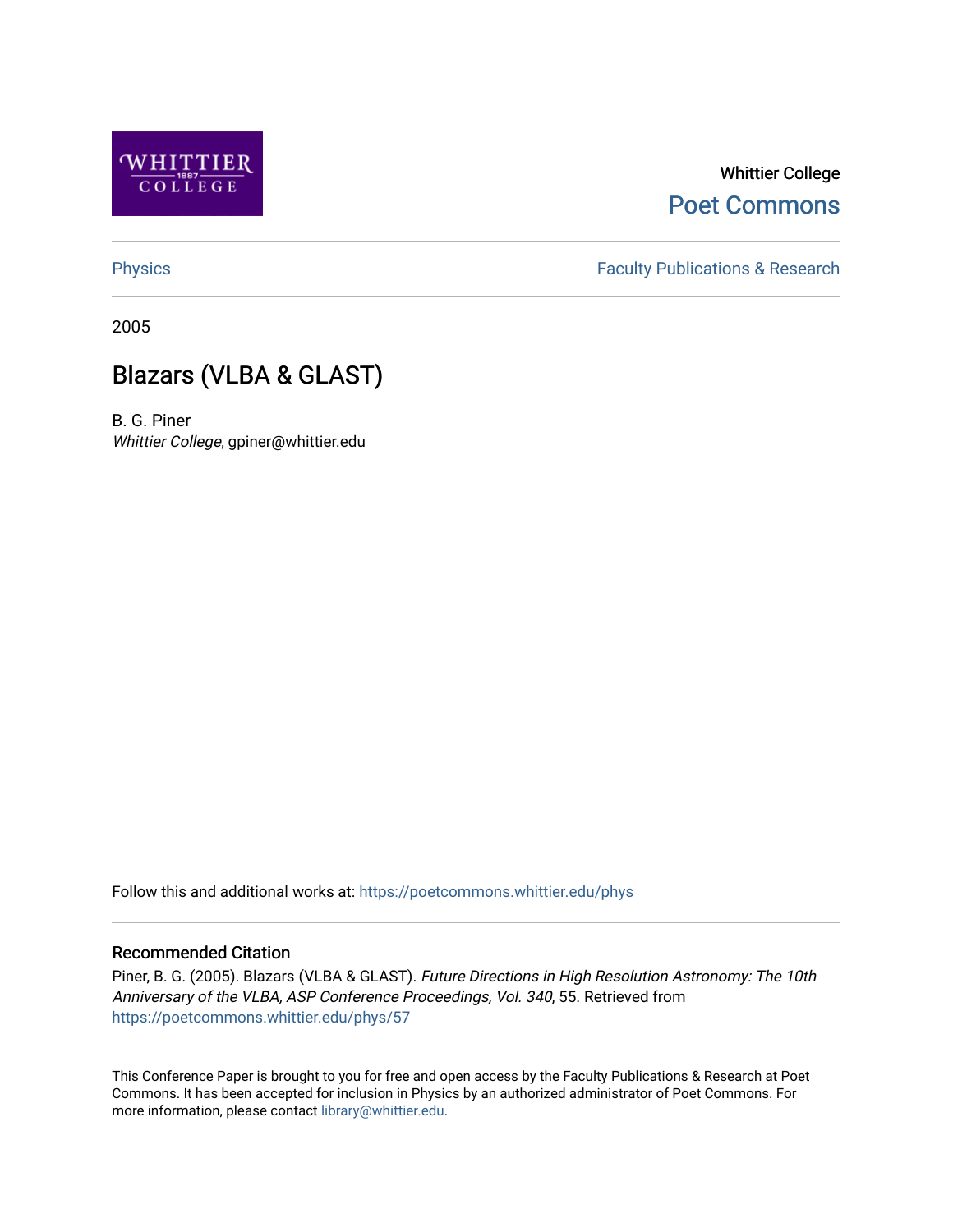Future Directions in High Resolution Astronomy: The 10th Anniversary of the VLBA ASP Conference Series, Vol. 340, 2005 J. D. Romney and M. J. Reid (eds.)

# Blazars (VLBA & GLAST)

B. Glenn Piner

Department of Physics and Astronomy, Whittier College, 13406 E. Philadelphia St., Whittier, CA, 90608

Abstract. This review paper discusses the past and present observations of  $\gamma$ -ray blazars with both space and ground-based  $\gamma$ -ray telescopes (such as EGRET and current TeV telescopes), and with the VLBA. I also discuss the more sensitive  $\gamma$ -ray telescopes such as AGILE and GLAST that will become available over the next several years, and how observations with these telescopes, together with improved VLBA observations, can increase our understanding of blazar physics.

## 1. Blazar Overview

Blazars are those AGN whose apparent luminosity is dominated by beamed emission from a relativistic jet containing energetic particles (electrons and protons or electrons and positrons) and magnetic fields, whose bulk motion is directed close to our line of sight. The characteristic blazar spectral energy distribution (SED) is two-peaked, with the low-frequency peak due to synchrotron radiation, and (in the standard  $\gamma$ -ray blazar model) the high-frequency peak due to inverse-Compton scattering, either of the jet's own synchrotron photons (synchrotron self-Compton, or SSC emission), or of external photons (external Compton scattering, or ECS emission).

Blazars have been claimed to show a continuous change in their spectral energy distribution with luminosity — the so-called "blazar main sequence" (Fossati et al. 1998; Ghisellini et al. 1998). The most luminous blazars, flatspectrum radio quasars, have their synchrotron peak at mm-IR frequencies and an inverse-Compton peak at ∼GeV γ-ray energies. The least luminous blazars, high-frequency peaked BL Lac objects, have their synchrotron peak at X-ray energies and an inverse-Compton peak at ∼TeV γ-ray energies. These differences in peak frequencies have led to the designations of "red" and "blue" blazars, respectively. The SED differences may arise from increasing radiative losses from ECS emission in the luminous red blazars, where large external radiation fields are present (Ghisellini et al. 1998). Following current thinking for the unification of radio-loud sources, the red blazars and FR II radio galaxies belong to the same population, as do the blue blazars and FR I radio galaxies.

The differences in the locations of the inverse-Compton peaks between red and blue blazars require that the high-energy emission from these classes of objects be studied by different instruments. The  $\gamma$ -ray emission from red blazars must be studied by space-based pair-production telescopes such as EGRET, while that from the blue blazars can be studied by ground-based telescopes or particle detectors sensitive to either the Cerenkov light or energetic particles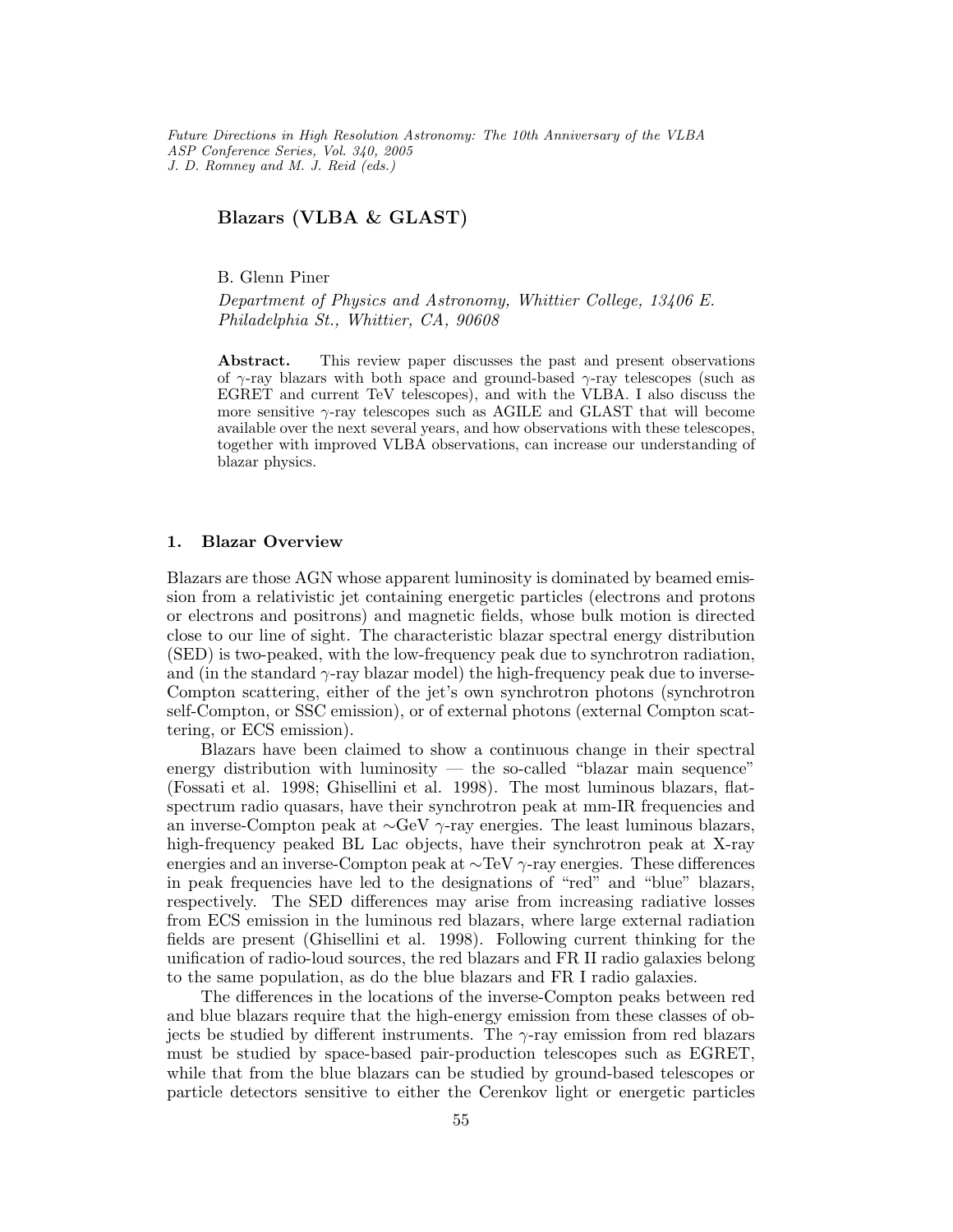produced in the particle shower caused by a TeV  $\gamma$ -ray striking the atmosphere. (Note that the classification of blazars on the blazar sequence as described above, although useful for discussing the  $\gamma$ -ray blazars, is almost certainly an oversimplification, as evidenced by the recent finding by Padovani et al. (2003) of a population of flat-spectrum radio quasars with SEDs similar to those of highenergy peaked BL Lacs.)

When imaged with VLBI, blazars display one-sided core-jet structures and many show rapid superluminal motions. The fastest observed superluminal motions indicate that bulk Lorentz factors range up to  $\Gamma \approx 50$  (Jorstad et al. 2001a, with their assumed cosmological values of  $h = 0.65$  and  $q_0 = 0.1$ , and the observed SEDs indicate particle Lorentz factors up to  $\gamma \sim 10^{7}$ . Blazars are thus efficient accelerators, both of bulk plasma and of individual particles. The question of exactly how these accelerations occur makes blazars astrophysically interesting objects.

The favored model for blazar flares remains the shock-in-jet model. According to this model, shocks in the jet caused by interactions of the jet plasma with either density variations in the jet (the internal shock models, e.g., Spada et al. 2001) or with the external medium (the external shock models, e.g., Dermer & Chiang 1998) transfer bulk kinetic energy to internal energy of the plasma, which then radiates. Shocks also provide a natural explanation for the "components" or "blobs" seen in VLBI images, as has been shown through numerical simulations (e.g., Agudo et al. 2001).

Much current progress in understanding blazar flaring is coming from the results of long-term X-ray monitoring (e.g., Tanihata et al. 2003). The upcoming GLAST  $\gamma$ -ray mission should have the sensitivity to allow  $\gamma$ -ray monitoring with time resolutions similar to that of these X-ray studies. Since the high-energy missions and the VLBA both probe the energetic regions near the blazar central engine, both will be instrumental in answering the open questions in blazar physics.

# 2. EGRET Blazars

As one of the four instruments on the *Compton Gamma Ray Observatory*, EGRET was a pair-production telescope that detected 93 blazars (66 with high confidence) and one radio galaxy during its lifetime from 1991 to 2000 (Hartman et al. 1999). EGRET detected large energy outputs in the  $\gamma$ -ray range, with many sources having an apparent γ-ray luminosity greater than that at all other wavelengths. EGRET also monitored dramatic flaring events; these provided independent confirmation of relativistic beaming through arguments based on source compactness (e.g., Mattox et al. 1997a). With the end of the CGRO mission in June 2000, there is currently no active GeV telescope.

The EGRET detections raised significant questions, including why some strong flat-spectrum radio sources such as 3C 279 were strong EGRET sources while comparably strong radio sources such as 3C 345 were not detected. The answer may lie in the different dependences of the radio and  $\gamma$ -ray flux on the jet Doppler factor. The  $\gamma$ -ray flux depends on the Doppler factor to a higher power, and so a higher fraction of high Doppler factor sources is expected in a  $\gamma$ -ray flux-limited sample, for SSC and ECS emission. Lister (1998) and Lister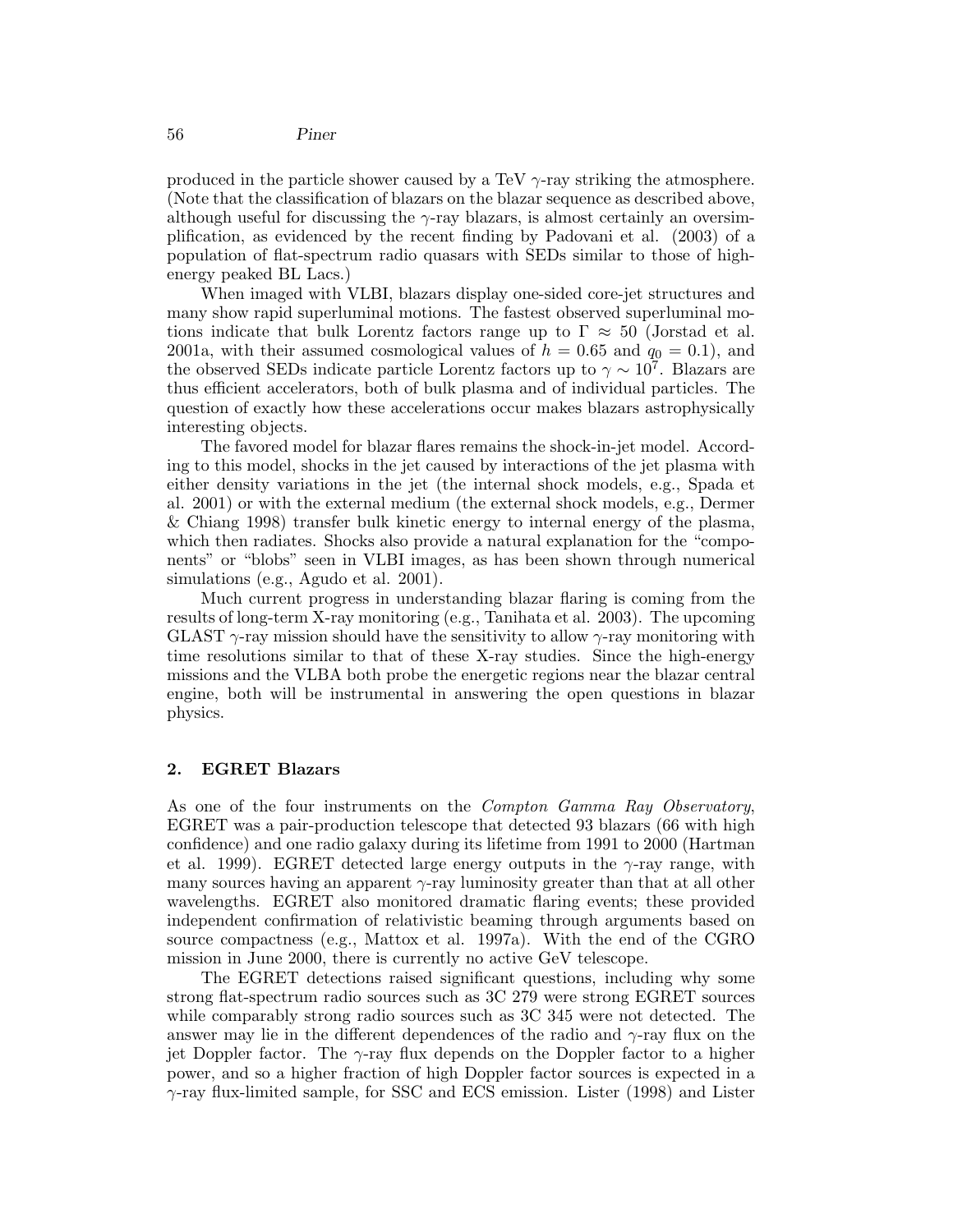& Marscher (1999) used Monte Carlo simulations to study the Doppler factor distributions of radio and  $\gamma$ -ray selected samples. They found the  $\gamma$ -ray selected samples to have on average a higher Doppler factor, and therefore a smaller angle to the line-of-sight, and faster apparent speeds.

A number of the EGRET blazars were monitored with the VLBA from 1993 to 1997 by Jorstad et al. (2001a; 2001b). These authors measured a significantly faster distribution of apparent speeds than those measured for flat-spectrum radio-selected samples, confirming that the  $\gamma$ -rays are more highly beamed than the radio emission. They also found a statistical correlation between  $\gamma$ -ray flares and the ejection of new VLBI components. This correlation demonstrates a coupling between  $\gamma$ -ray flares and VLBI components, consistent with both being different manifestations of the same shock event.

There will have been a number of improvements in both VLBA imaging and in the interpretation of VLBA images by the time of the launch of GLAST. Our understanding of the nature of the components that are followed on VLBI images, and of their relation to the underlying jet, is improving through numerical simulations (e.g., Agudo et al. 2001). Multi-frequency VLBI polarimetry to measure and apply the necessary Faraday rotation corrections is now routine (e.g., Zavala & Taylor 2003). Full-resolution imaging at 86 GHz is beginning, which will allow imaging inside the current VLBI core of many of these sources. Finally, the results of the VLBA 2 cm survey are available for use as a radioselected control sample.

#### 3. TeV Blazars

Ground-based TeV  $\gamma$ -ray telescopes have detected a small subset of blue blazars. The TeV blazars are restricted to relatively nearby sources  $(z < 0.2)$ , because of the absorption of TeV  $\gamma$ -rays by pair-production on the extragalactic background light. The detection of six blazars in TeV  $\gamma$ -rays has been confirmed by multiple detections with different TeV telescopes; all of these are high-frequency peaked BL Lacs. Four of these confirmed detections were known at the time of this conference: Markarian 421, Markarian 501, 1ES 1959+650, and H 1426+428 (Horan et al. 2003 and references therein). Two additional sources have been confirmed as TeV blazars since this conference: PKS 2155−304 (Djannati-Ata¨ı et al. 2003), and 1ES 2344+514 (Tluczykont et al. 2003).

We have been studying the jets of these TeV blazars with the VLBA for several years. Earlier observations of Mrk 421 were presented by Piner et al. (1999); more recent VLBA observations following the prolonged flaring state of Mrk 421 in early 2001 will be presented here and in a future paper. Observations of Mrk 501 have recently been reported (Edwards & Piner 2002; Giroletti et al. 2003). Observations of 1ES 1959+650, PKS 2155−304, and 1ES 2344+514 are reported by Piner & Edwards (2003).

All of the TeV blazars have similar jet morphologies and kinematics. An initial collimated jet extends to a few mas from the core. Beyond this region the jet loses collimation and changes to a diffuse, low-surface-brightness morphology. The superluminally moving shocks, or components, present in the EGRET blazars are not apparent in the parsec-scale jets of these sources. The components in TeV blazar jets are predominantly stationary or subluminal. The VLBI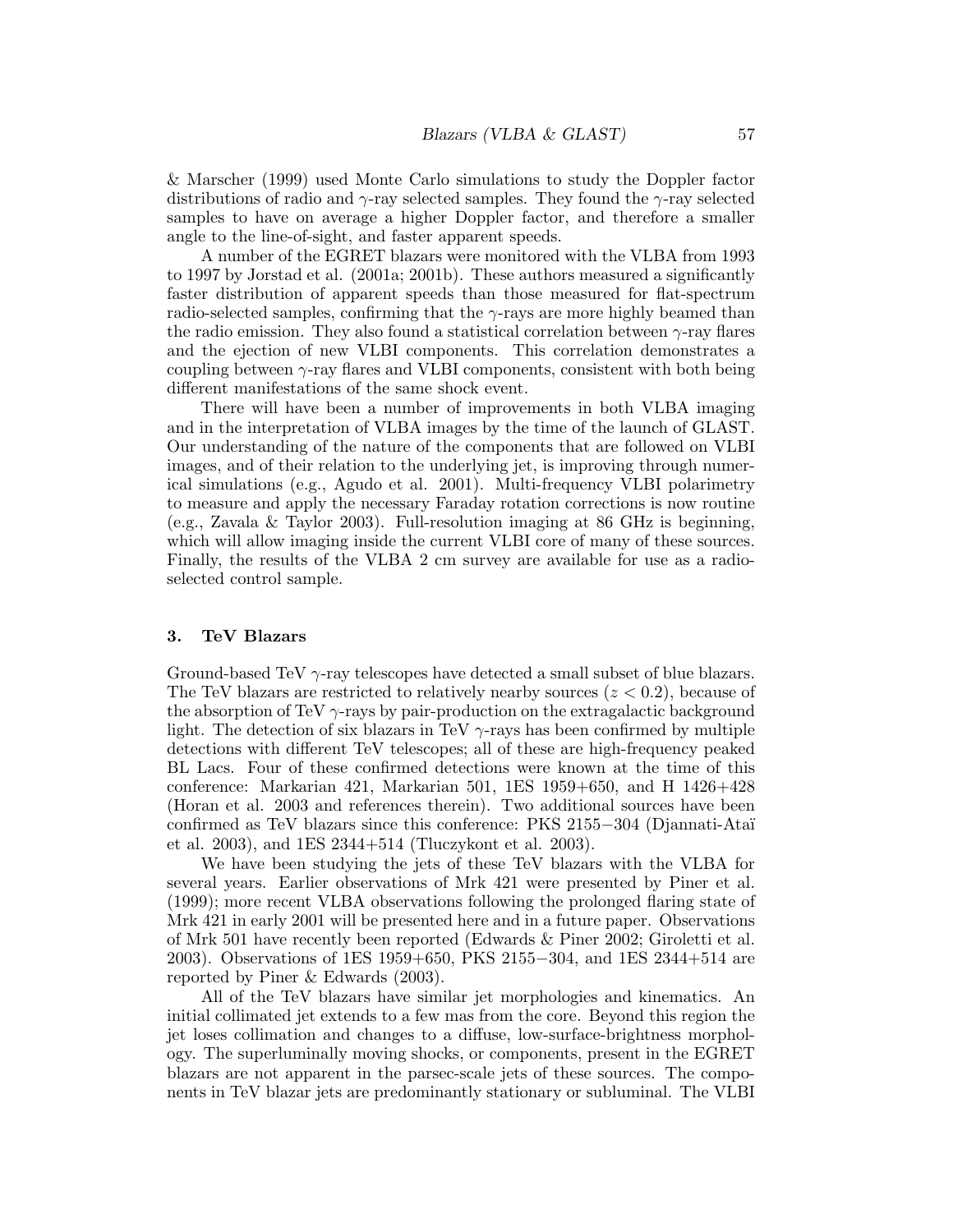cores of these sources are partially resolved and have brightness temperatures of a few  $\times 10^{10}$  K (a few  $\times 10^{11}$  K for the brighter sources Mrk 421 and Mrk 501).

The TeV flaring timescales demand large Lorentz factors in the  $\gamma$ -ray production region (from compactness arguments). The pertinent question about these jets is then: Where are the moving shocks that are presumably responsible for these TeV flares and that should be visible on the VLBI images? The most likely explanation for the VLBI properties of these sources seems to be that the bulk Lorentz factor has been reduced between the TeV emitting scale and the parsec scale, and that the shocks have dissipated. This implies a relatively efficient conversion of the bulk kinetic energy of the jet into particle kinetic energy. Such a change in the bulk Lorentz factor (from  $\Gamma > 10$  to  $\Gamma$  of a few) also provides an explanation for problems encountered in BL Lac – FR I unification (Georganopoulos & Kazanas 2003). Note that the jet decollimation observed in all of these sources at a few mas from the core is also indicative of a jet that has little momentum left and is easily influenced by the external medium. Such rapid deceleration may be typical of high-frequency peaked BL Lacs in general, but in the TeV-detected subset we have the best evidence for an initially large Lorentz factor.

We have not yet seen any components emerge from the cores of any of these sources in response to a TeV flare or prolonged state of increased TeV activity. The VLBI jets seem decoupled from the activity in the core, in contrast to jets of the EGRET blazars. Figure 1 shows two VLBA images of Mrk 421 at 22 GHz, taken several months after the period of intense high-energy activity in early 2001. Two additional epochs from 2002 are not shown. No jet components were seen other than those reported by Piner et al. (1999). However, polarization changes were seen in the nearly stationary components. The magnetic field of component C6 (the component 1 mas north of the core) rotates from nearly perpendicular to the jet to nearly parallel to the jet, while increasing in fractional polarization from 10% to 30%, over the course of the four epochs. Homan et al. (2002) have reported similar polarization changes in the jet components of other blazars. If this polarization change represents the motion of some disturbance that originated with the 2001  $\gamma$ -ray flares in the VLBI core, then the apparent speed of that disturbance is about 2c.

#### 4. AGILE and GLAST

AGILE and the GLAST Large Area Telescope (LAT), two more sensitive GeV  $\gamma$ ray telescopes that will be launched during the next several years, should detect many more sources than EGRET did — up to thousands of sources for GLAST. The relevant characteristics of these two telescopes, in comparison to EGRET, are summarized in Table 1. Telescope specifications have been collected from the various science documents and web pages for each mission 1 . The numbers

<sup>1</sup>http://glast.gsfc.nasa.gov/science/

http://www.roma2.infn.it/research/comm2/agile/

http://www.roma2.infn.it/research/comm2/agile/ai.ps

http://agile.mi.iasf.cnr.it/Homepage/performances.shtml

http://agile.mi.iasf.cnr.it/Homepage/sources/a-science.ps.gz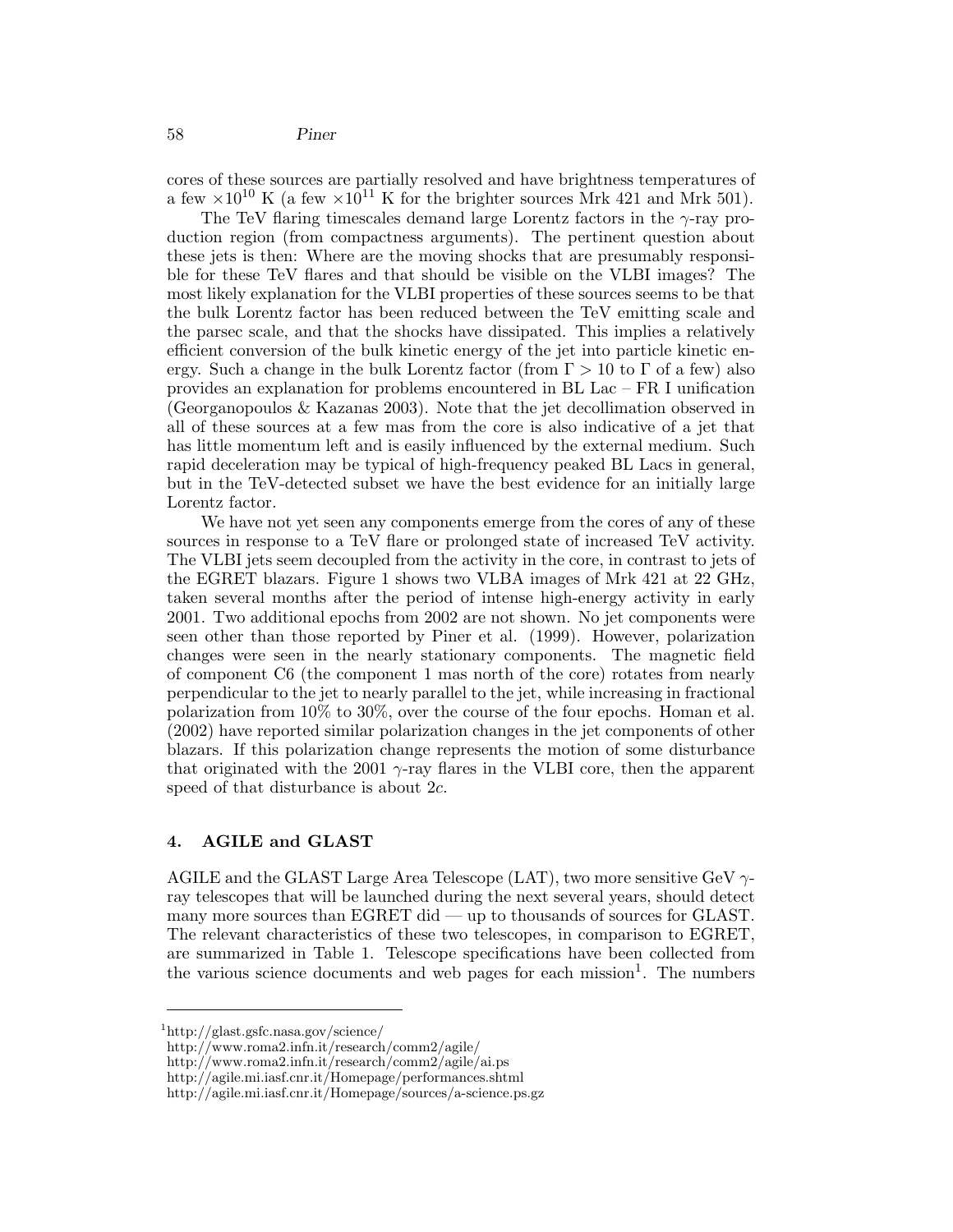

Figure 1. VLBA Images of Mrk 421 from 22 GHz observations in 2001. The polarization vectors indicate the EVPA and have a scale of 25 mas/Jy.

| Property                                                              | <b>EGRET</b>          | AGILE                | <b>GLAST LAT</b>     |
|-----------------------------------------------------------------------|-----------------------|----------------------|----------------------|
| Energy Range                                                          | $20 \overline{MeV}$ – | $20$ Mev $-$         | $20 \text{ MeV} -$   |
|                                                                       | $30 \text{ GeV}$      | $50 \text{ GeV}$     | $300 \text{ GeV}$    |
| Field of View                                                         | $0.5 \text{ sr}$      | $2.5$ sr             | $> 2$ sr             |
| Source Location <sup><math>a</math></sup>                             | 15'                   | 7.5'                 | < 0.5'               |
| Sensitivity $(\text{cm}^{-2} \text{ s}^{-1})^b \sim 1 \times 10^{-7}$ |                       | few $\times 10^{-8}$ | few $\times 10^{-9}$ |
| Launch                                                                | 1991                  | 2005                 | 2006                 |
| $\#$ of AGN detections <sup>c</sup>                                   | $\sim$ 100            | few hundred          | few thousand         |

Table 1. EGRET, AGILE, and GLAST LAT comparison

<sup>a</sup> 1σ radius, flux 10<sup>-7</sup> cm<sup>-2</sup> s<sup>-1</sup> (> 100 MeV), high |b|

 $b > 100$  MeV, high |b|, for exposure of one-year all sky survey, photon spectral index  $-2$ 

<sup>c</sup> From the  $\gamma$ -ray luminosity function of Stecker & Salamon (1996)

quoted for source location apply to relatively bright sources; the source location is worse for fainter sources. For example, for sources near the LAT detection threshold, the diameter of the 95% confidence region will be  $\approx 10'$ . This may cause source identification problems (more than one candidate source in the error circle) for a small number ( $\approx$ 1-2%) of sources. The estimates for the number of detected AGN are based on extrapolations of the EGRET luminosity function by Stecker & Salamon (1996), who assumed a linear relation between the radio and  $\gamma$ -ray luminosity. Estimates for the number of AGN detected by GLAST range from  $\approx 3000$  to  $\approx 11,000$ , depending on the instrument sensitivity assumed.

The increased sensitivity of these instruments will improve blazar observations significantly compared to EGRET results, with the most dramatic im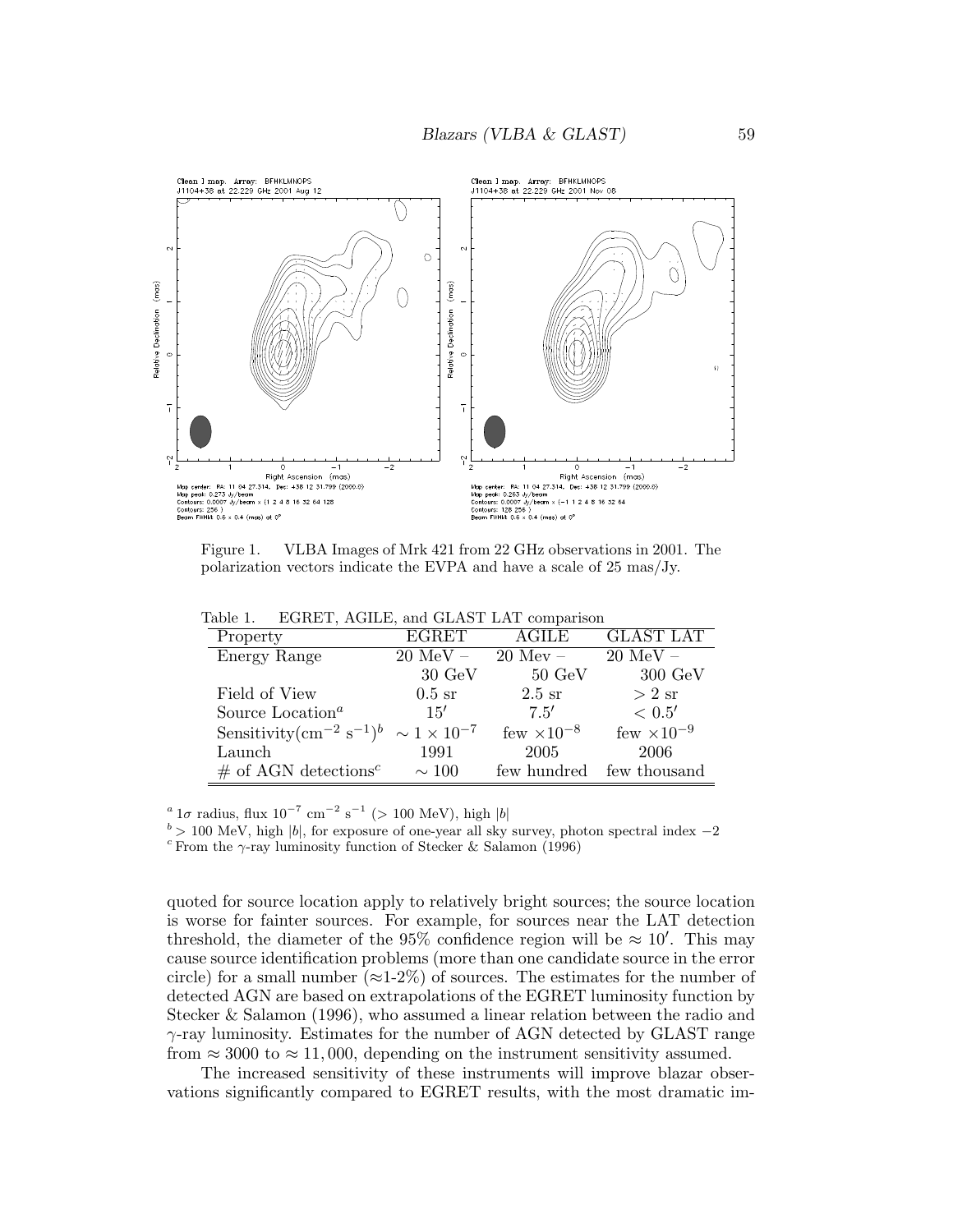provements coming from the  $\approx 30$  times greater sensitivity of GLAST. Dermer & Dingus (2003) have estimated that GLAST should detect a bright blazar flare with an integral flux  $> 2 \times 10^{-6}$  photons cm<sup>-2</sup> s<sup>-1</sup> (which are the best candidates for Target of Opportunity pointings, temporal and spectral studies, and coordinated multiwavelength observations) every 3-4 days. During such flares, GLAST will be able to follow the  $\gamma$ -ray light curve with improved temporal and spectral resolution, including detection of spectral index changes during the flare. These improved  $\gamma$ -ray measurements, together with coordinated observations at other wavelengths, should strengthen tests of the dominant radiation mechanisms and  $\gamma$ -ray emission sites.

## 5. GLAST Sources in the Radio

Since GLAST is likely to detect thousands of sources, the important question for the radio community is what these faint  $\gamma$ -ray sources will be like in the radio. Mattox et al. (1997b) showed that EGRET detections were correlated with flat-spectrum radio-loud sources above about 1 Jy at 5 GHz. The most significant correlation (99.9994% confidence) found by Mattox et al. (1997b) was between the  $\gamma$ -ray flux and the correlated VLBI flux densities, supporting arguments that the  $\gamma$ -ray emission is taking place at the base of a relativistic jet near the compact radio emission.

Since EGRET detections were correlated with sources with compact radio flux densities above about 1 Jy, we might expect GLAST detections to be correlated with sources with compact radio flux densities above about 30 mJy assuming a 30 times better sensitivity for GLAST and using the linear relation between the radio and  $\gamma$ -ray luminosity assumed by Stecker & Salamon (1996). This opens the possibility that GLAST may detect sources other than blazars, because radio galaxies, radio-quiet quasars, and Seyfert galaxies can all have compact radio flux densities at the mJy level. As with the EGRET detections and 1 Jy radio sources, the GLAST detections should be biased towards the highest Doppler factor sources from such a radio-selected 30 mJy parent sample (Lister & Marscher 1999).

We now consider whether there is an appropriate radio catalog from which to draw GLAST candidate sources. The recently published "CLASS complete sample" (Myers et al. 2003) is a complete sample of flat-spectrum sources  $(\alpha > -0.5$  between the 1.4 GHz NVSS and 5 GHz GB6 catalogs) over 30 mJy (in the GB6 catalog). This sample consists of  $\approx 12000$  sources between  $0^{\circ} < \delta < 75^{\circ}$ , excluding the galactic plane. The published survey presents VLA A configuration 8.4 GHz images of  $\approx 11000$  of these sources. The CLASS complete sample can be considered as a rough GLAST candidate source list for the northern hemisphere.

An even better correlation should be obtained between the VLBI flux densities of sources in the CLASS sample and GLAST detections, if VLBI flux densities are measured. While the CLASS complete sample will be quite useful, it is likely to be missing a subset of GLAST sources. Objects with enough extended flux to be steep spectrum ( $\alpha < -0.5$ ) in single-dish or VLA surveys may still have compact flat-spectrum cores above the 30 mJy level, and these cores may be detected by GLAST (for example, the one radio galaxy detected